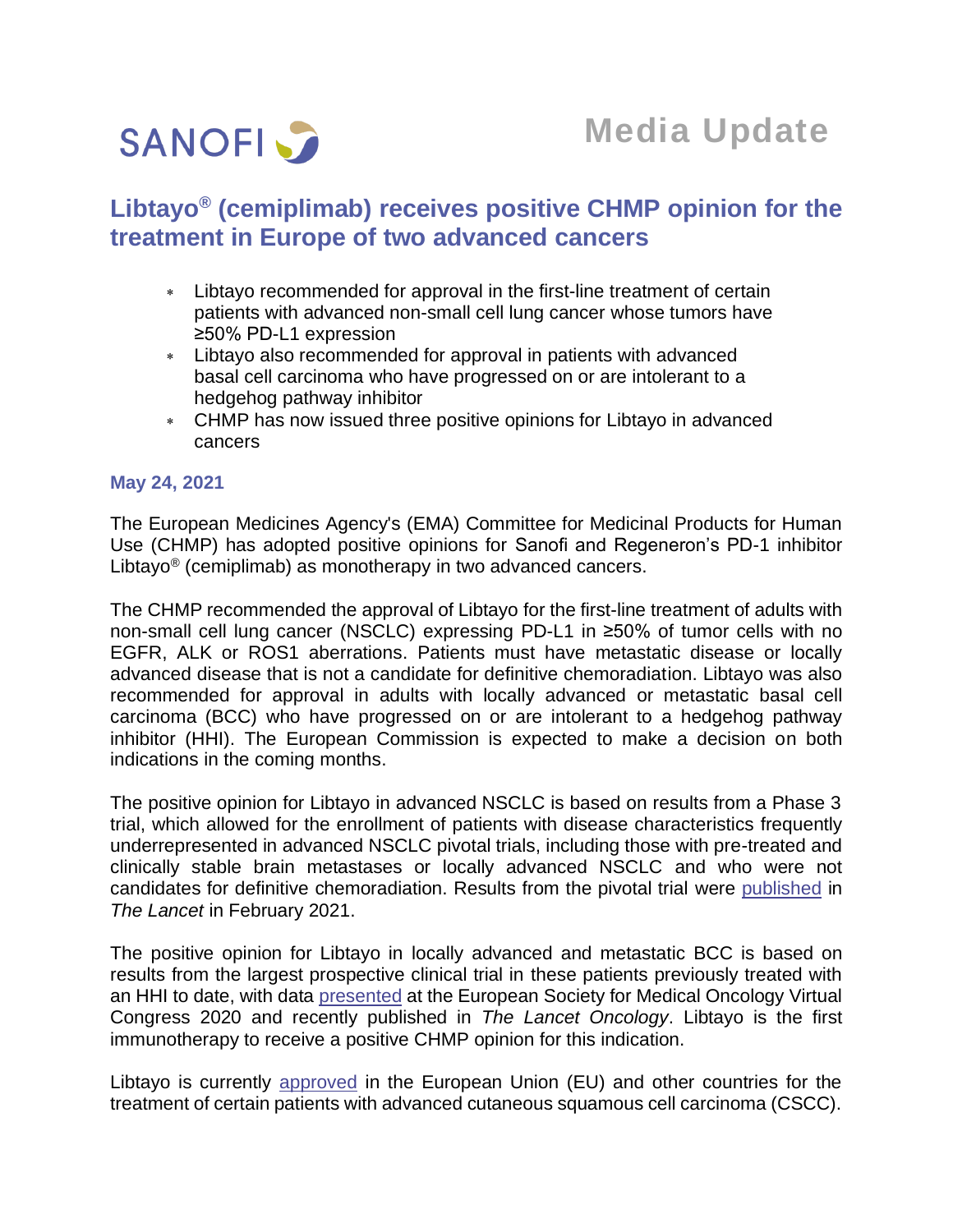# **About the Phase 3 Trial in Advanced NSCLC**

EMPOWER-Lung 1 was an open-label, randomized, multi-center Phase 3 trial designed to investigate Libtayo monotherapy compared to platinum-doublet chemotherapy as firstline treatment in patients with advanced NSCLC who tested positive for PD-L1 in ≥50% of tumor cells and had no EGFR, ALK or ROS1 aberrations. PD-L1 expression was confirmed using the Agilent Dako PD-L1 IHC 22C3 pharmDx kit. The primary endpoints were overall survival and progression-free survival, and secondary endpoints included objective response rate (ORR), duration of response (DOR) and quality of life. In 2020, the trial was [stopped](https://www.sanofi.com/en/media-room/press-releases/2020/2020-04-27-13-00-00) early due to significant improvement in overall survival.

The trial randomized 710 patients with either previously untreated metastatic NSCLC (stage IV) or locally advanced NSCLC (stage IIIB/C) who were not candidates for surgical resection or definitive chemoradiation or who had progressed after treatment with definitive chemoradiation. Among those enrolled, 12% had pre-treated and clinically stable brain metastases and 16% had locally advanced NSCLC that was not a candidate for definitive chemoradiation.

Patients whose disease progressed in the trial were able to change their therapy: those assigned to chemotherapy were allowed to crossover to Libtayo treatment, while those assigned to Libtayo monotherapy were allowed to continue Libtayo treatment and add four cycles of chemotherapy. There was a >70% crossover rate to Libtayo following disease progression on chemotherapy.

# **About the Pivotal Trial in Advanced BCC**

EMPOWER-BCC 1 was an open-label, multi-center, non-randomized Phase 2 trial of patients with unresectable locally advanced or metastatic BCC (nodal or distant). Patients in both cohorts had either progressed on HHI therapy, had not had an objective response after nine months on HHI therapy, or were intolerant of prior HHI therapy. The primary efficacy endpoint was confirmed ORR and a key secondary endpoint was DOR, assessed by independent central review.

# **About Libtayo**

Libtayo is a fully human monoclonal antibody targeting the immune checkpoint receptor PD-1 on T-cells. By binding to PD-1, Libtayo has been shown to block cancer cells from using the PD-1 pathway to suppress T-cell activation.

Libtayo is currently approved as the first systemic treatment in the U.S., EU and other countries for adults with metastatic CSCC or locally advanced CSCC who are not candidates for curative surgery or curative radiation. In the U.S., Libtayo is also approved as the first immunotherapy indicated for patients with advanced BCC previously treated with an HHI or for whom an HHI is not appropriate that is either locally advanced (full approval) or metastatic (accelerated approval), as well as for the first-line treatment of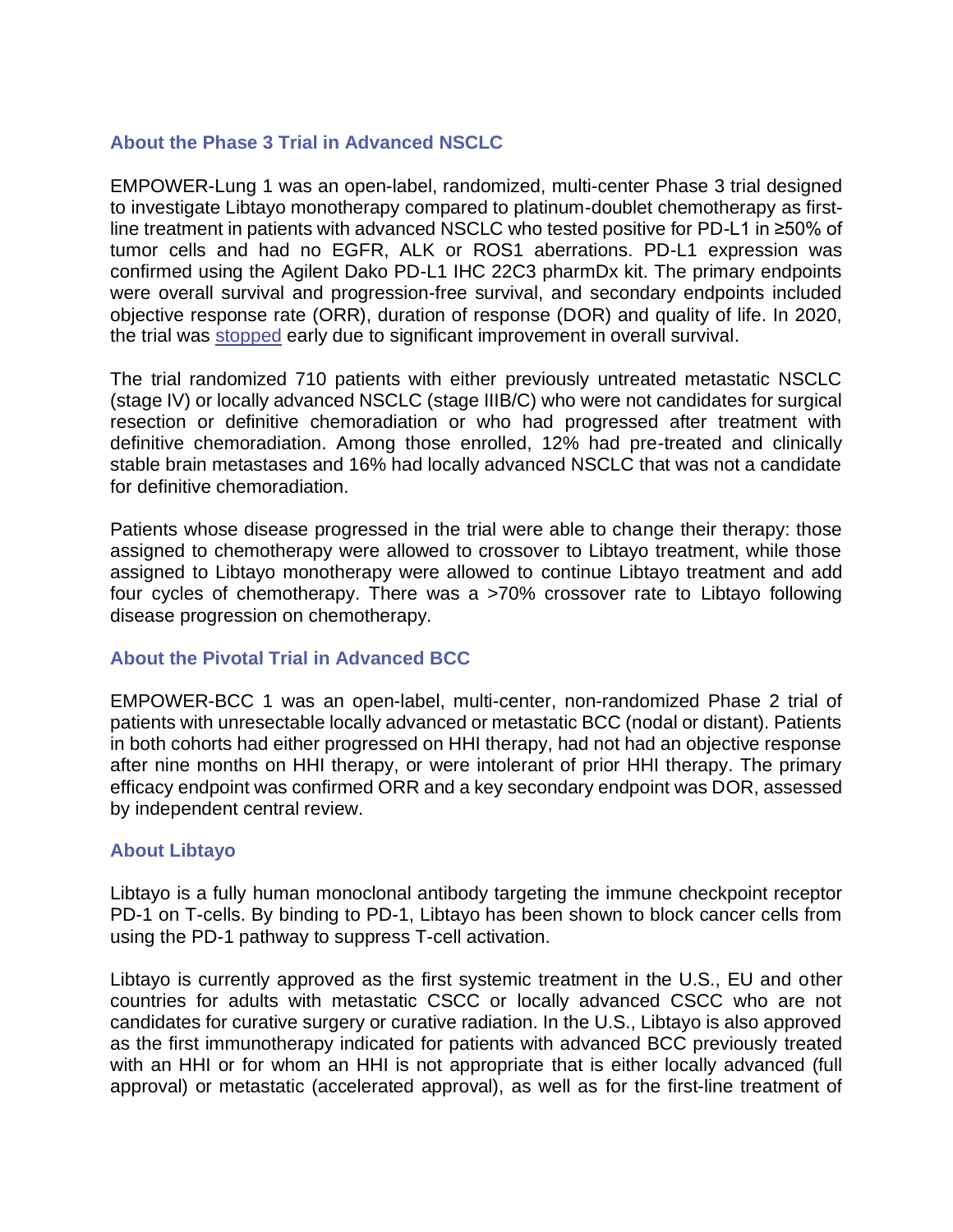certain patients with advanced NSCLC with ≥50% PD-L1 expression and no EGFR, ALK or ROS1 aberrations.

The generic name for Libtayo in its approved U.S. indications is cemiplimab-rwlc, with rwlc as the suffix designated in accordance with Nonproprietary Naming of Biological Products Guidance for Industry issued by the U.S. Food and Drug Administration (FDA).

The extensive clinical program for Libtayo is focused on difficult-to-treat cancers. Current clinical development programs include Libtayo in combination with chemotherapy for advanced NSCLC irrespective of PD-L1 expression and Libtayo monotherapy for advanced cervical cancer. Libtayo is also being investigated in combination with either conventional or novel therapeutic approaches for other solid tumors and blood cancers. These potential uses are investigational, and their safety and efficacy have not been evaluated by any regulatory authority.

Libtayo is being jointly developed by Regeneron and Sanofi under a global collaboration agreement.

## **About Regeneron**

Regeneron (NASDAQ: REGN) is a leading biotechnology company that invents life-transforming medicines for people with serious diseases. Founded and led for over 30 years by physician-scientists, our unique ability to repeatedly and consistently translate science into medicine has led to nine FDA-approved treatments and numerous product candidates in development, almost all of which were homegrown in our laboratories. Our medicines and pipeline are designed to help patients with eye diseases, allergic and inflammatory diseases, cancer, cardiovascular and metabolic diseases, pain, hematologic conditions, infectious diseases and rare diseases.

Regeneron is accelerating and improving the traditional drug development process through our proprietary *VelociSuite®* technologies, such as *VelocImmune®* , which uses unique genetically humanized mice to produce optimized fully human antibodies and bispecific antibodies, and through ambitious research initiatives such as the Regeneron Genetics Center, which is conducting one of the largest genetics sequencing efforts in the world.

For additional information about the company, please visit [www.regeneron.com](http://www.regeneron.com/) or follow @Regeneron on Twitter.

### **About Sanofi**

Sanofi is dedicated to supporting people through their health challenges. We are a global biopharmaceutical company focused on human health. We prevent illness with vaccines, provide innovative treatments to fight pain and ease suffering. We stand by the few who suffer from rare diseases and the millions with long-term chronic conditions.

With more than 100,000 people in 100 countries, Sanofi is transforming scientific innovation into healthcare solutions around the globe.

Sanofi, Empowering Life

**Media Relations Contacts Investor Relations - Paris**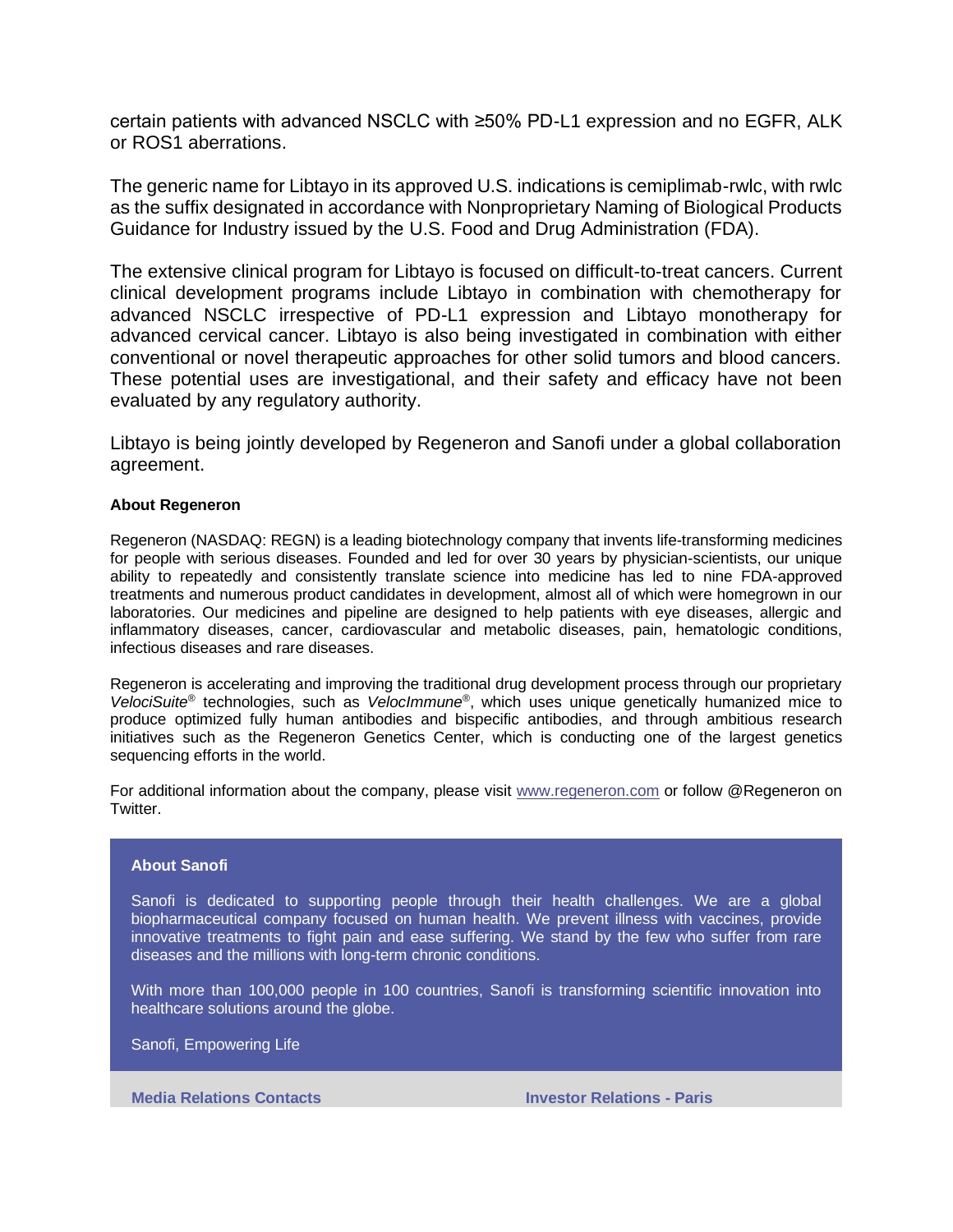Sally Bain Tel.: +1 (781) 264-1091 [Sally.Bain@sanofi.com](mailto:Sally.Bain@sanofi.com)

Eva Schaefer-Jansen Arnaud Delepine

#### **Investor Relations – North America**

Felix Lauscher Fara Berkowitz Suzanne Greco

**IR main line:** Tel.: +33 (0)1 53 77 45 45 [investor.relations@sanofi.com](mailto:investor.relations@sanofi.com) https://www.sanofi.com/en/investors/contact

**Regeneron Investor Relations Contact** Vesna Tosic Tel: +1 914-847-5443 [vesna.tosic@regeneron.com](mailto:vesna.tosic@regeneron.com)

**Regeneron Media Relations Contact** Daren Kwok Tel: +1 914-847-1328 [daren.kwok@regeneron.com](mailto:daren.kwok@regeneron.com)

#### *Sanofi Forward-Looking Statements*

*This press release contains forward-looking statements as defined in the Private Securities Litigation Reform Act of 1995, as amended. Forward-looking statements are statements that are not historical facts. These statements include projections and estimates regarding the marketing and other potential of the product, or regarding potential future revenues from the product. Forward-looking statements are generally identified by the words "expects", "anticipates", "believes", "intends", "estimates", "plans" and similar expressions. Although Sanofi's management believes that the expectations reflected in such forward-looking statements are reasonable, investors are cautioned that forward-looking information and statements are subject to various risks and uncertainties, many of which are difficult to predict and generally beyond the control of Sanofi, that could cause actual results and developments to differ materially from those expressed in, or implied or projected by, the forward-looking information and statements. These risks and uncertainties include among other things, unexpected regulatory actions or delays, or government regulation generally, that could affect the availability or commercial potential of the product, the fact that product may not be commercially successful, the uncertainties*  inherent in research and development, including future clinical data and analysis of existing clinical data relating to the product, including post marketing, unexpected safety, quality or manufacturing issues, competition in *general, risks associated with intellectual property and any related future litigation and the ultimate outcome of such litigation, and volatile economic and market conditions, and the impact that COVID-19 will have on us, our customers, suppliers, vendors, and other business partners, and the financial condition of any one of them, as*  well as on our employees and on the global economy as a whole. Any material effect of COVID-19 on any of the foregoing could also adversely impact us. This situation is changing rapidly and additional impacts may arise of *which we are not currently aware and may exacerbate other previously identified risks. The risks and uncertainties also include the uncertainties discussed or identified in the public filings with the SEC and the AMF made by Sanofi, including those listed under "Risk Factors" and "Cautionary Statement Regarding Forward-Looking Statements" in Sanofi's annual report on Form 20-F for the year ended December 31, 2020. Other than as required by applicable law, Sanofi does not undertake any obligation to update or revise any forward-looking information or statements.*

#### *Regeneron Forward-Looking Statements*

*This press release includes forward-looking statements that involve risks and uncertainties relating to future events and the future performance of Regeneron Pharmaceuticals, Inc. ("Regeneron" or the "Company"), and actual events or results may differ materially from these forward-looking statements. Words such as "anticipate," "expect," "intend," "plan," "believe," "seek," "estimate," variations of such words, and similar expressions are intended to identify such forward-looking statements, although not all forward-looking statements contain these identifying words. These statements concern, and these risks and uncertainties include, among others, the impact of SARS-CoV-2 (the virus that has caused the COVID-19 pandemic) on Regeneron's business and its employees, collaborators, and suppliers and other third parties on which Regeneron relies, Regeneron's and its collaborators' ability to continue to conduct research and clinical programs, Regeneron's ability to manage its*  supply chain, net product sales of products marketed or otherwise commercialized by Regeneron and/or its *collaborators (collectively, "Regeneron's Products"), and the global economy; the nature, timing, and possible success and therapeutic applications of Regeneron's Products and product candidates being developed by*